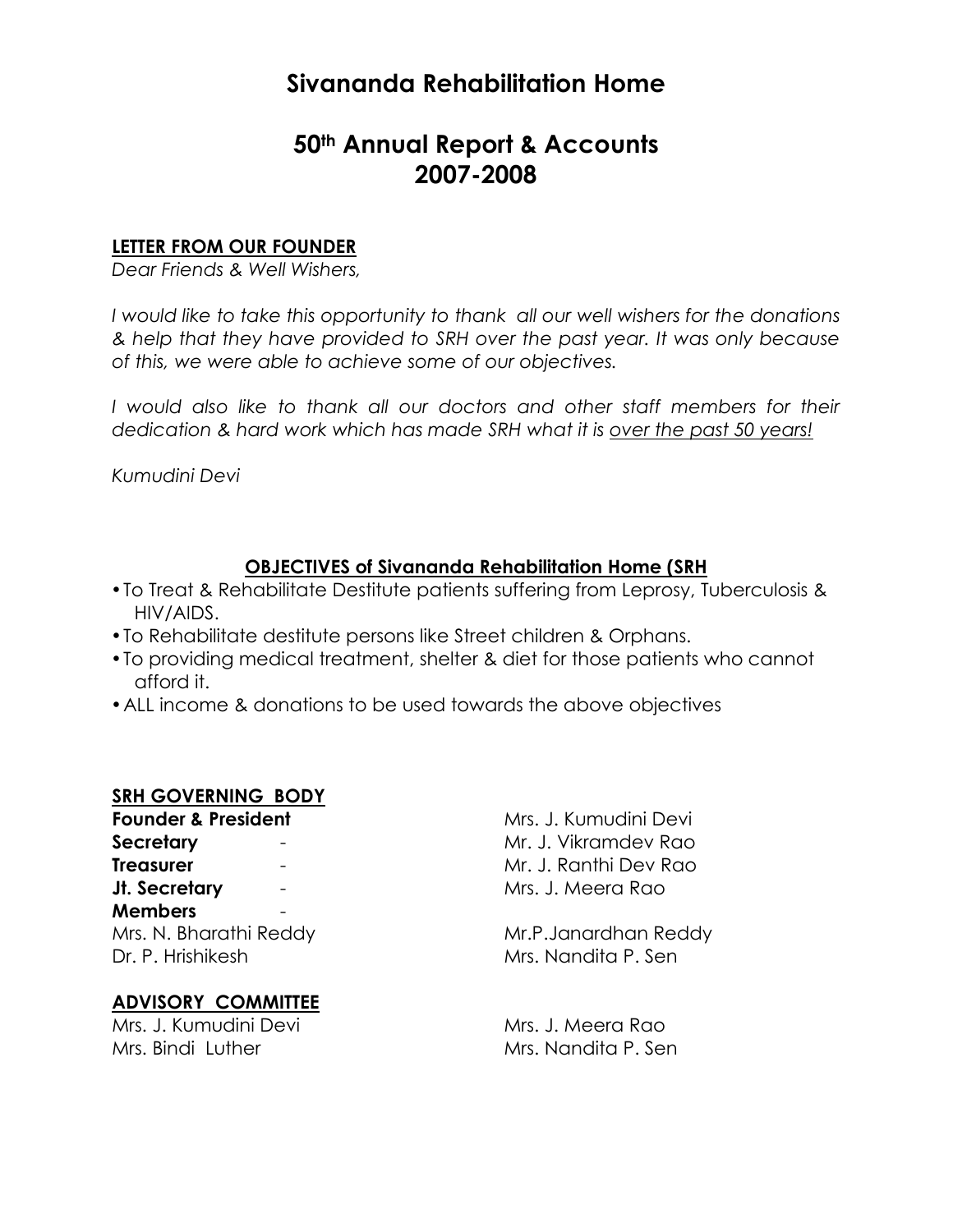# **CALENDAR OF EVENTS, 2007-2008**

**APRIL 2007** The HIV Aids Community Care & Support center completed 1 year of operation.

**MAY 2007** HSBC Electronic Data Processing India Ltd. decided to supplement the expenses of the Care & Support Home for Infected Orphans for a period of three years. Mr. Rumi Contractor CEO and Mrs. Carla Contractor together with other senior members of HSBC visited the Children's Home to present a cheque of Rs.6 lakhs (approx \$12,000), being the first installment of their donation. They went around the Home and were then entertained by the children who sang a few songs. Mr. & Mrs. Contractor presented a Maruti Omni Van for use of the children. Mrs. Contractor inaugurated the van by driving groups of children around the campus.

Mr. K. Ganapathy, Chief Physiotherapist was deputed to attend a training program for PHC medical Officers on leprosy for the DPMR program of Medak District held by the DM & HO, Sangareddy.

**JUNE 2007** On the occasion of World Environment Day, employees of HSBC (EDP) planted saplings on the campus near the Children's Home. The idea being that the children would each adopt a sapling and nurture it. They also set up a vegetable garden for the Children's Home. This has been a very successful venture as a continuous supply of fresh vegetables is ensured.

Employees of Deloitte planted saplings protected by tree guards behind Ramdev Rao Memorial Hospital as part of their annual Impact Day.

Under the National Disability Prevention & Medical Rehabilitation Program (DPMR) constituted under the 11th Plan, SRH has been allotted 6 districts. It is indeed a great honor that Dr. A. Beine has been appointed Convener of the DPMR programme for Andhra Pradesh.

A GLRA team from Chennai visited SRH to review the DPMR (Leprosy) and the RNTCP (TB) programmes.

**JULY 2007** Dr. Indira Nath, Director, Blue Peter Research Center visited SRH and had extensive discussions about the possibility of a joint research project.

Blue Peter Research Center, Lepra Society, Cherlapally, Hyderabad have entered into a joint research project with SRH. The two studies being are, on the Molecular Epidemiology of Leprosy and T –Regulatory Cells in Leprosy. The Medical Officers from BP will visit once a week to take a skin smear biopsy and blood for investigation, from new and relapsed cases.

Dr. Joshi, Director General of Health Services, Government of India, in charge of the National Leprosy Control Programme accompanied by Dr. Raja Rao, WHO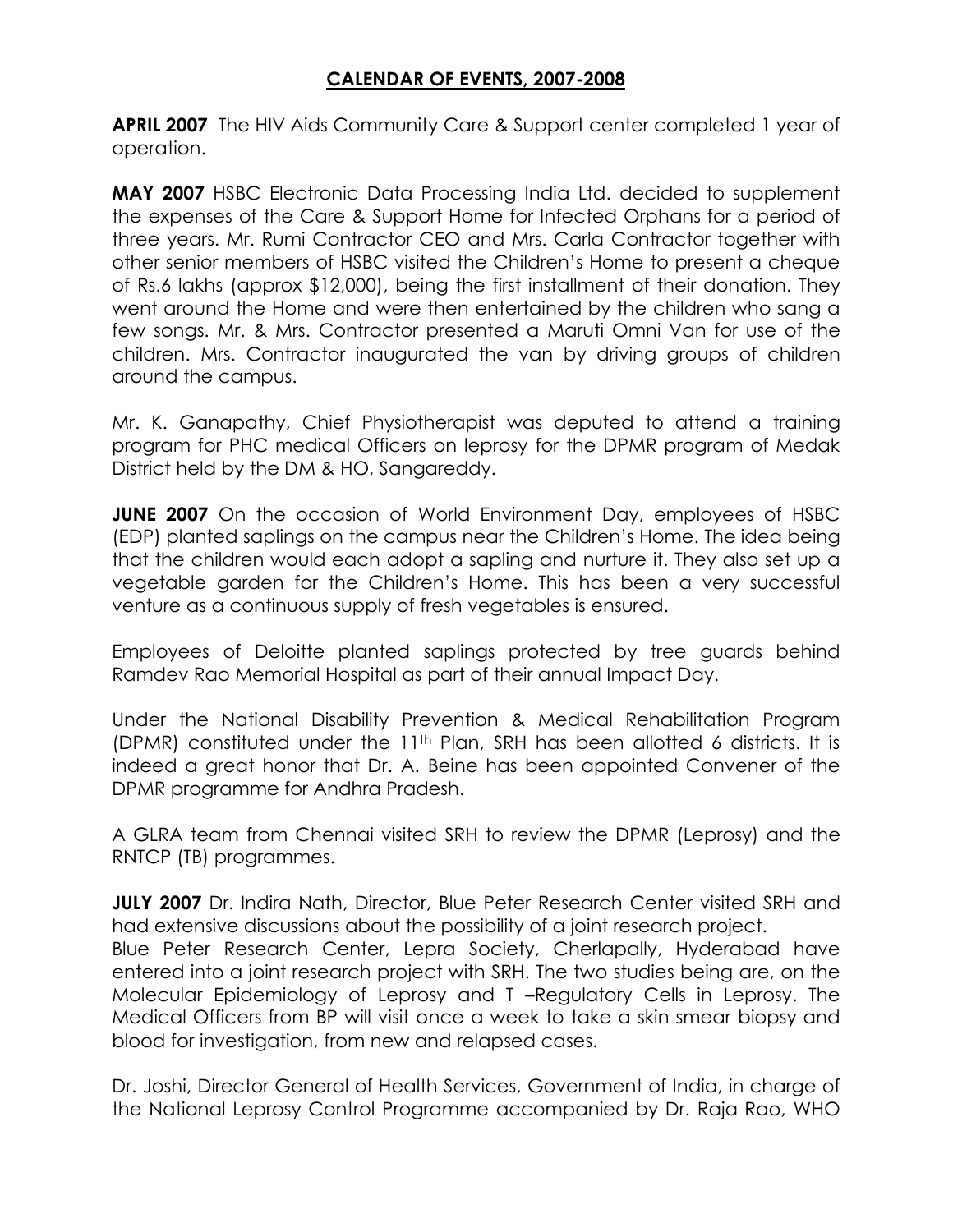Consultant for Leprosy visited SRH to observe the working of the DPMR Programme and the various activities of the Referral Hospital

**AUGUST 2007** On the occasion of Independence Day, Mr. Parthasarathy, Director, Indu Projects together with Dr. P. Hrishikesh hoisted the national flag.

Members of the Kutchi Mitra Mandal who are regular donors to SRH, honored Dr. P. Hrishikesh, Dr. August Beine, Dr. S. Ananth Reddy and Dr. Bhaskar Rao for their dedicated and selfless service to SRH by presenting them with shawls and mementoes.

Dr. Gopal K. Yadavalli, MD, Professor of Infectious Diseases, Louis Stokes Clinic, Cleveland, brought 4 medical students for a 4 days visit to SRH to familiarize them with infectious diseases. He plans to make this an annual event.

Dr.John A. Schneider, MD, MPH University of Chicago, Dept. Of Infectious Diseases together with Faculty and medical students spent 3 days at SRH to learn about our Leprosy, Tuberculosis and HIV/AIDS programmes. The faculty who are specialists in HIV/AIDS interacted with Dr. Sugunamma and reviewed cases with her.

A Tata Ace LCV was donated to SRH by Mr. Ramchandra Raju Manthena and Mr. James Bray.

**SEPTEMBER 2007** Dr. A. Sugunamma, Medical Officer in charge of the HIV/AIDS was deputed to attend the 13<sup>th</sup> Annual International Continuing Medical Education Programme: on HIV Update, which was convened by Dr. John A Schneider.

Mr. P. Purushotham Rao, Physiotherapist was deputed to attend DPMR Training for NGOs, Southern Region held in Ootacumand, Tamil Nadu.

Ms.Claramma Verghese STLS was deputed to attend a TB Progress Review for NGOs and DSTSs of the Southern Region held in Ootacumand, Tamil Nadu.

25 light weight wheel chairs were donated to SRH by Father Sudhakar.

The Rotary Club of Hyderabad Airport donated a Maruti Omni Ambulance in Memory of Dr. & Mrs.Laxmi Dhananjaya.

**OCTOBER 2007** The Care & Support Home for Infected Orphans completed two years.

Mr. N.V.Reddy is donating a building for use as a Boys hostel for which construction has started.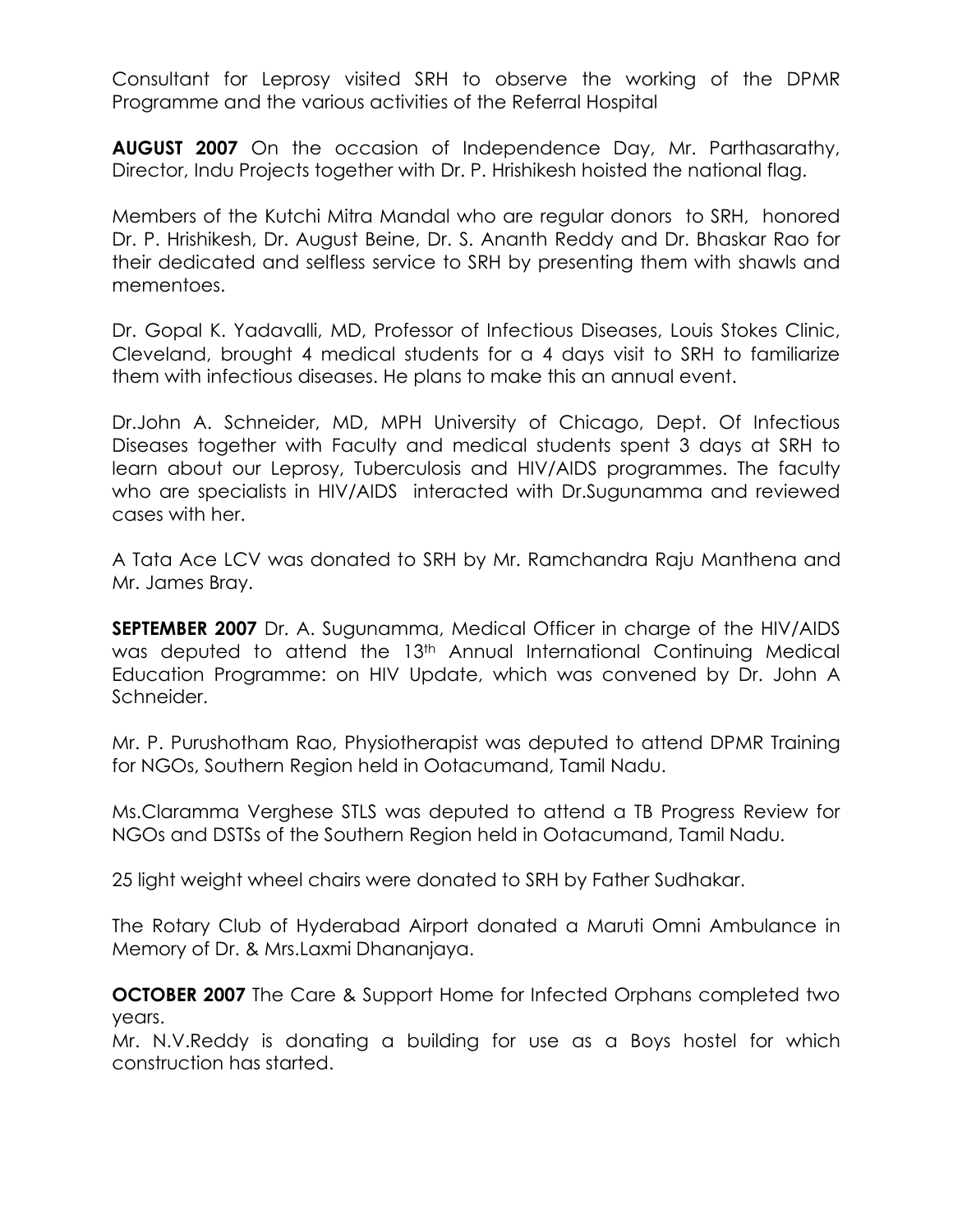The Annual General Meeting of SRH was held on the 22<sup>nd</sup> of October. Mr.P.Janardhan Reddy and Dr. P. Hrishikesh were inducted to the Governing Body.

**NOVEMBER 2007** Members of the China Youth Development Foundation, Beijing, China, visited SRH to observe our programmes.

On the occasion of Children's Day over 150 employees of HSBC (EDP) celebrated with the children. Games and fun activities were organized by them and thoroughly enjoyed by the children.

HSBC (EDP) employees donated 5 computers to the Children's home. Computer classes are being organized for the children. Mr.N.V Reddy has generously donated the salary for a computer teacher.

HSBC (EDP) donated a Chevrolet Tavera to SRH

Dr.Suman Barua, WHO National Consultant in Leprosy for India visited SRH for a review of the Leprosy Programme.

Asima Ahmed one of the medical students from the University of Chicago had shown great interest in helping raise funds for SRH, has collected \$3981/- towards building of the boys hostel.

Mr. Ashok Kumar IAS, Project Director, APSACS accompanied by Dr.Kalidas, Dy Project Director visited the HIV Aids Projects.

APSACS has requested SRH to take on a third HIV Aids project, the Prevention of Parent to Child Transmission (PPTCT) covering the revenue district of Sanga Reddy - population of 900,000.

#### **DECEMBER 2007**

Dr. S. Ananth Reddy and Mr.C.Butchi Ramaiah were felicitated on completion of 25 years of service at SRH.

#### **JANUARY 2008**

Batch of 25 first year students of Medicine from Lehigh University, Chicago visited for an orientation programme

Ms.Petra Oldemeier, Dr.Barbara Oberhauser, Mr.Jorden Hoevekenmeier from GLRA Germany visited to review the working of SRH.

The 17th International Leprosy Congress was held in Hyderabad from the 28<sup>th</sup> January to 4th February, Dr. A Beine, Mr. K. Ganapathy and Mr. P.Purushotham Rao were deputed to attend. Dr. Beine presented the paper "Restoration of Opposition of the Thumb by Extensor Digiti Minimi transfer in a Case of Partial High Median Paralysis – a Preliminary Case Report."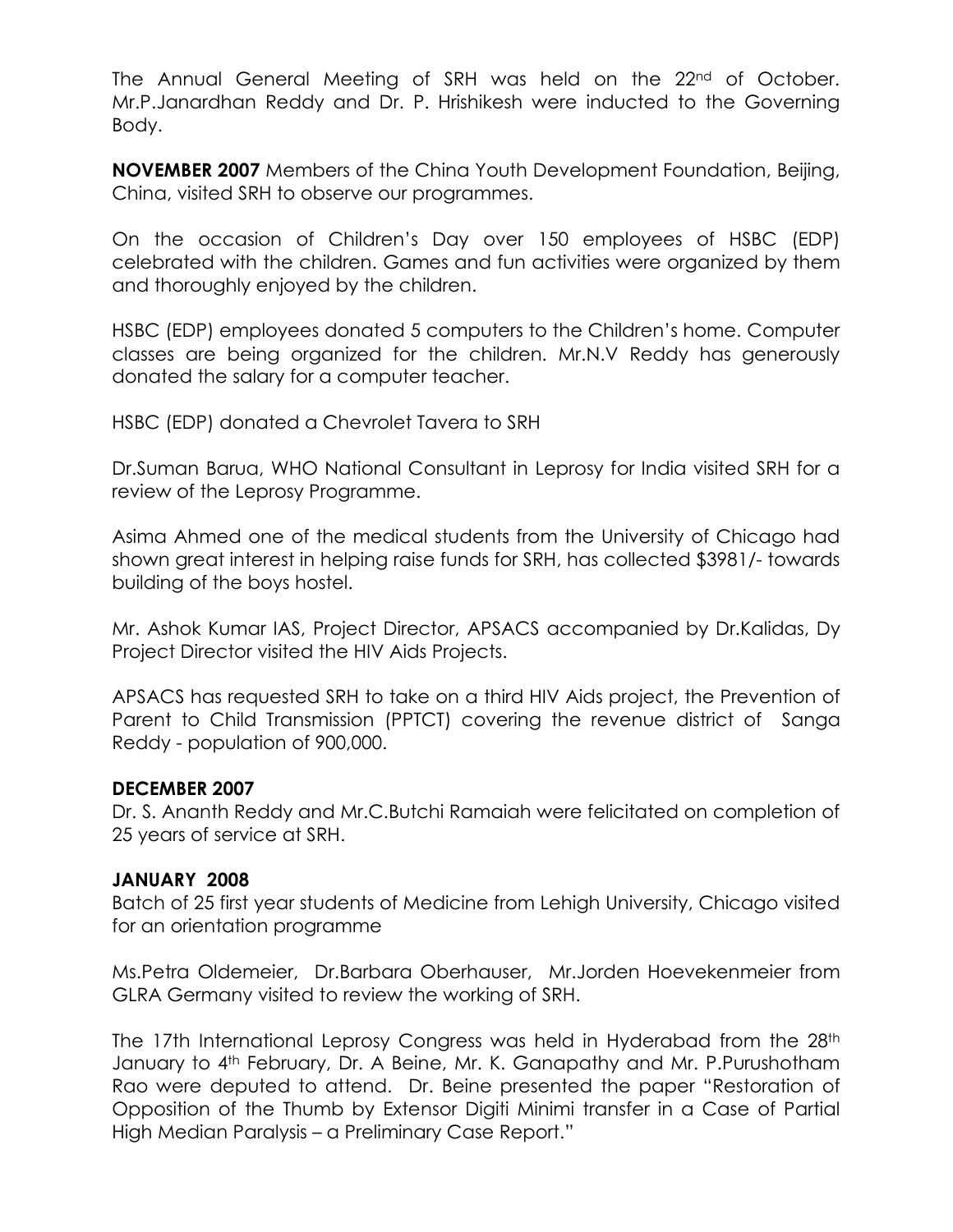He was also the co-author of the poster presentation presented by Mr. Ganapathy entitled, "The Role of Splints in the Prevention of Disabilities in Patients with leprosy under the DPMR Programme".

#### **FEBRUARY 2008**

Dr. Thomas Vonstamm and 4 Leprologists from Africa visited to observe the working of the Leprosy programme.

## **MARCH 2008**

Renowned Heart specialist, Dr. Devi Shetty (Founder of Narayana Hrudyalaya Institute of Medical Sciences, Bangalore) visited SRH.

## **SRH PROGRAMS**

## **LEPROSY REFERRAL HOSPITAL**

About 500 Leprosy patients live at the home, including 200 patients requiring hospitalization and special attention for conditions like reactions, ulcers and reconstructive surgery.

## **LEPROSY Disability Prevention & Medical Rehabilitation Programme**

The Government has appointed the Sivananda Rehabilitation Home as the Nodal Centre for six districts under the "Disability Prevention & Medical Rehabilitation" (DPMR) programme. The districts are Adilabad, Nizamabad, Medak, Ranga Reddy, Hyderabad Urban, Mahaboobnagar.

Dr. August Beine, Chief Medical Officer of SRH was appointed as Chairman of RCS implementation Committee. Under this programme the Medical Officers & Physiotherapists of Sivananda Rehabilitation Home have given training sessions to the PHC Medical Officers, Nucleus staff and Para Medical Staff of the concerned districts.

#### **Performance Indicators 2007 – 2008**

| <b>Out Patients</b>      |                                | 1347 |
|--------------------------|--------------------------------|------|
| In Patients              |                                | 1424 |
| Reconstructive surgeries | 123                            |      |
| Septic & Minor surgeries | 400                            |      |
|                          | Laboratory Investigations :    |      |
| i)                       | <b>Clinical Pathology</b>      | 7542 |
| ii)                      | Biochemistry                   | 2315 |
| iii)                     | Microbiology                   | 532  |
| Physiotherapy            |                                |      |
| I)                       | Patients attended              | 1071 |
| ii)                      | <b>MCR Footwear provided-</b>  | 492  |
| iii)                     | Orthopaedic appliances issued- | 606  |
| X-Rays                   |                                | 353  |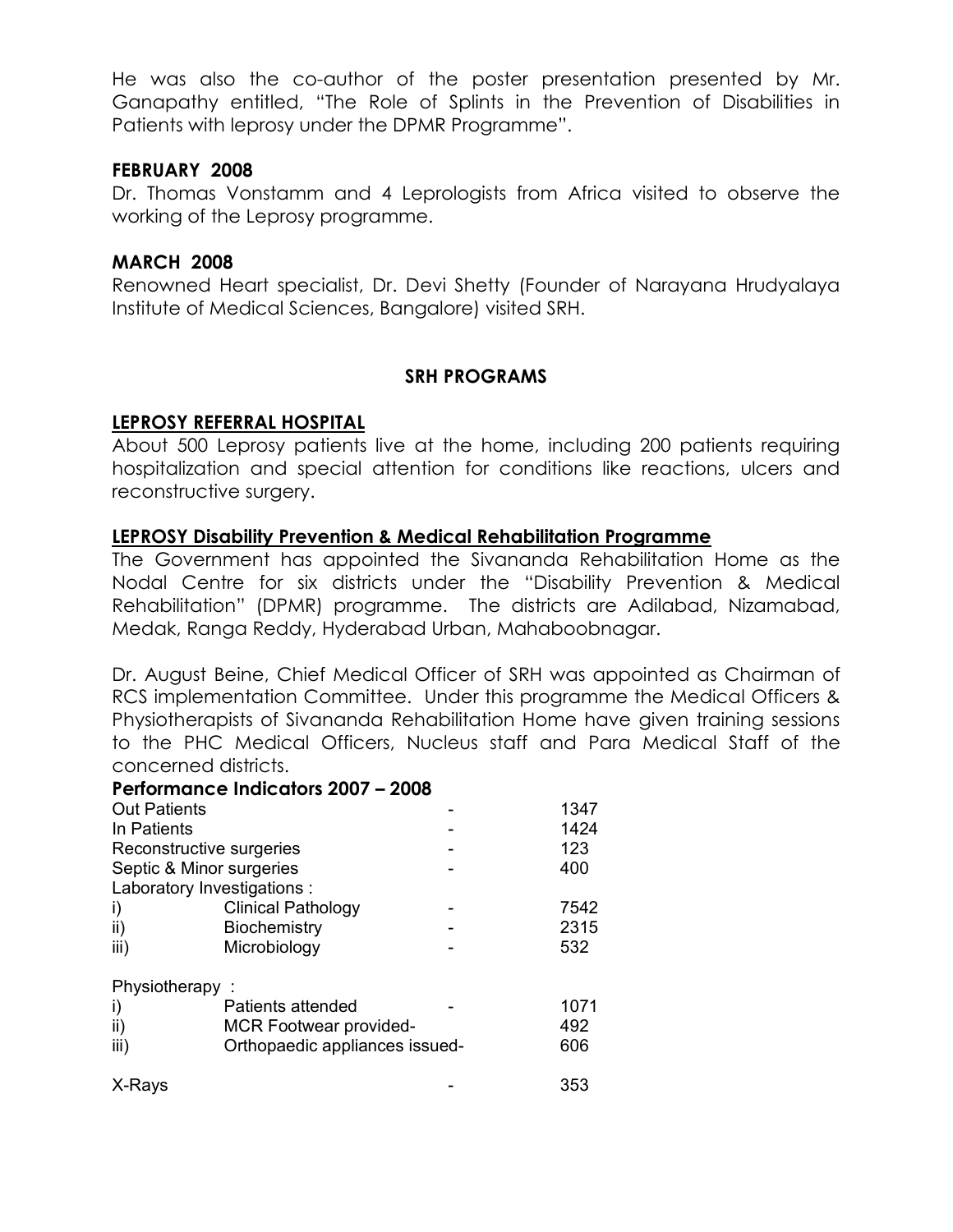# **TUBERCULOSIS UNIT (R.N.T.C.P. - 0.5 million population )**

During the year under report 2275 sputum smears were examined and 380 smears were found positive amounting to 16.70% . During this period Cat : I – 409 cases, Cat : II – 155 cases and Cat : III – 161 cases were treated. The sputum conversion rate and the cure rate is up to the expected norms and our performance is rated high in the State.

# **RAMDEV RAO MEMORIAL HOSPITAL**

**Due to the lack of in-patient demand from the public Ramdev Rao Memorial Hospital stopped functioning in January 2008.** During the financial year up to the month of December 2007 IP Cases were 925 and OP Cases 7,474 were registered.

# **REHABILITATION**

**Learning how to tailor, weave (making clothes), make candles and plastic/jute bag helps to provide not only a vocation as well as physical therapy for leprosy patients.**

Hospital equipment such as trolleys, washbasin stands, and steel cots are manufactured in the mechanical rehabilitation workshop. (Patients learn skills such as arc and gas welding, carpentry, plumbing, and electrical works). **During the year SRH has supplied 683 garbage rickshaws to various Municipalities and residential colonies.**

**The patients are the maintenance staff…** nursing assistants, ward and physiotherapy aides, shoe makers, laboratory assistants, cleaners, sweepers electricians, plumbers, carpenters, gardeners, watchmen, cooks.

# **TRAINING PROGRAMS :**

Several categories of trainees from different institutions in the State received orientation training at our institution from Nurses to Doctors and Peer counselors.

|    |                                                        | 389                                         |                                             | (11 batches)               |
|----|--------------------------------------------------------|---------------------------------------------|---------------------------------------------|----------------------------|
|    |                                                        |                                             |                                             | 916 (16 batches)           |
| 40 |                                                        |                                             |                                             |                            |
|    |                                                        |                                             |                                             |                            |
| 94 |                                                        |                                             |                                             |                            |
|    | 175                                                    |                                             |                                             |                            |
|    | 49                                                     |                                             |                                             |                            |
|    |                                                        |                                             | (2 batches)                                 |                            |
|    | 10                                                     |                                             |                                             |                            |
|    | 30                                                     |                                             |                                             |                            |
|    | <b>B.Sc.</b> Nursing Students<br>Field Work Placements | $\sim$ :<br><b>General Nursing Students</b> | (2 batches)<br>(3 batches)<br>$\mathcal{S}$ | (8 batches)<br>(2 batches) |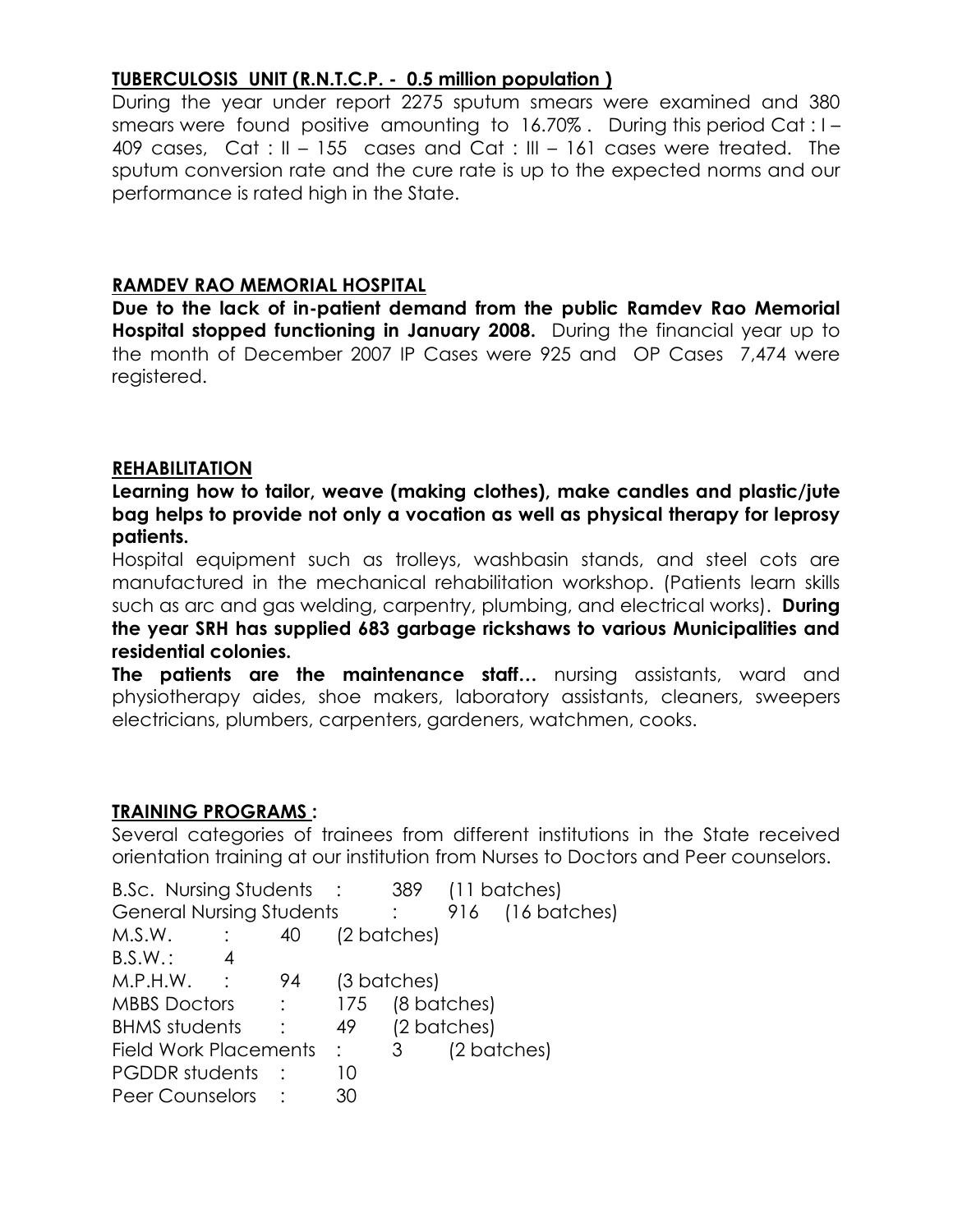# **CARE & SUPPORT CHILDREN**

# **During the year seven children were admitted, bringing the total to twenty-eight. Nutrition, hygiene and prompt medical care have reduced the opportunistic infections to the minimum.**

Dr. Kalavati Prasad, Pediatrician and Dr. Ramamurthy, Dermatologist have been regularly taking care of the children. As many of the children have had behavioral and other problems, a well-known Psychologist, Dr. Reddy has been of great help. **Thirteen children are on Pediatric ART (Anti Retroviral Therapy).**

SRH operates a small "Bridge" school to help those children who need to be educated enough to attend the local schools. Eleven children attend the local Zilla Parishad School. We are fortunate to have the head mistress of a local private school to provide daily tuition classes for 3 months prior to the school exam and also a number of volunteers help tutoring Math, Science and English. In addition to fun outings to the Zoo and NTR Park, a weekly embroidery class, daily Computer Classes are also offered. Visitors come on Sundays and holidays to interact with the children.

**A big thank you to HSBC Electronic Data Processing India Ltd., for their generous ongoing support to the Home.**

# **Sivananda COMMUNITY CARE CENTRE**

A 10-bed care and support centre treats people with opportunistic infections living with HIV/AIDs. SRH renovated an existing building and constructed a Community/Dining Hall to provide for 25 patients.

SRH provides out-patient and in-patient services. **Identifying the various problems and providing counseling to patients and their families about how to cope with various issues in the family and community, stigma, discrimination, health issues, drug adherence etc.** Many of the patients face nutritional deficiencies and are provided nutritional support.

Referral support is provided to those who require further investigations or a specialist opinion for certain diseases that cannot be handled here.

From January 2008 the care & support center was renamed Sivananda Community Care Centre with an added component of community involvement in PLHA care and 4 outreach workers posts were created. More stress is given to ART follow up and tracing of patients who are absconding.

| 2006-2007       |      | 2007-2008   PERCENTAGE   SI.No   INDICATOR |                          |
|-----------------|------|--------------------------------------------|--------------------------|
| 355             | 512  | 44%                                        | <b>NEW REGISTRATIONS</b> |
| 908             | 1204 | 30%                                        | TOTAL O.P (NEW & OLD     |
| 273             | 572  | 110%                                       | TOTAL I.P ( NEW & OLD    |
| 595             | 888  | 49%                                        | <b>COUNSELLED</b>        |
| 342             | 703  | $>100\%$                                   | NUTRITIONAL SUPPORT      |
| $\overline{88}$ | 139  | 58%                                        | RFFFFRFD                 |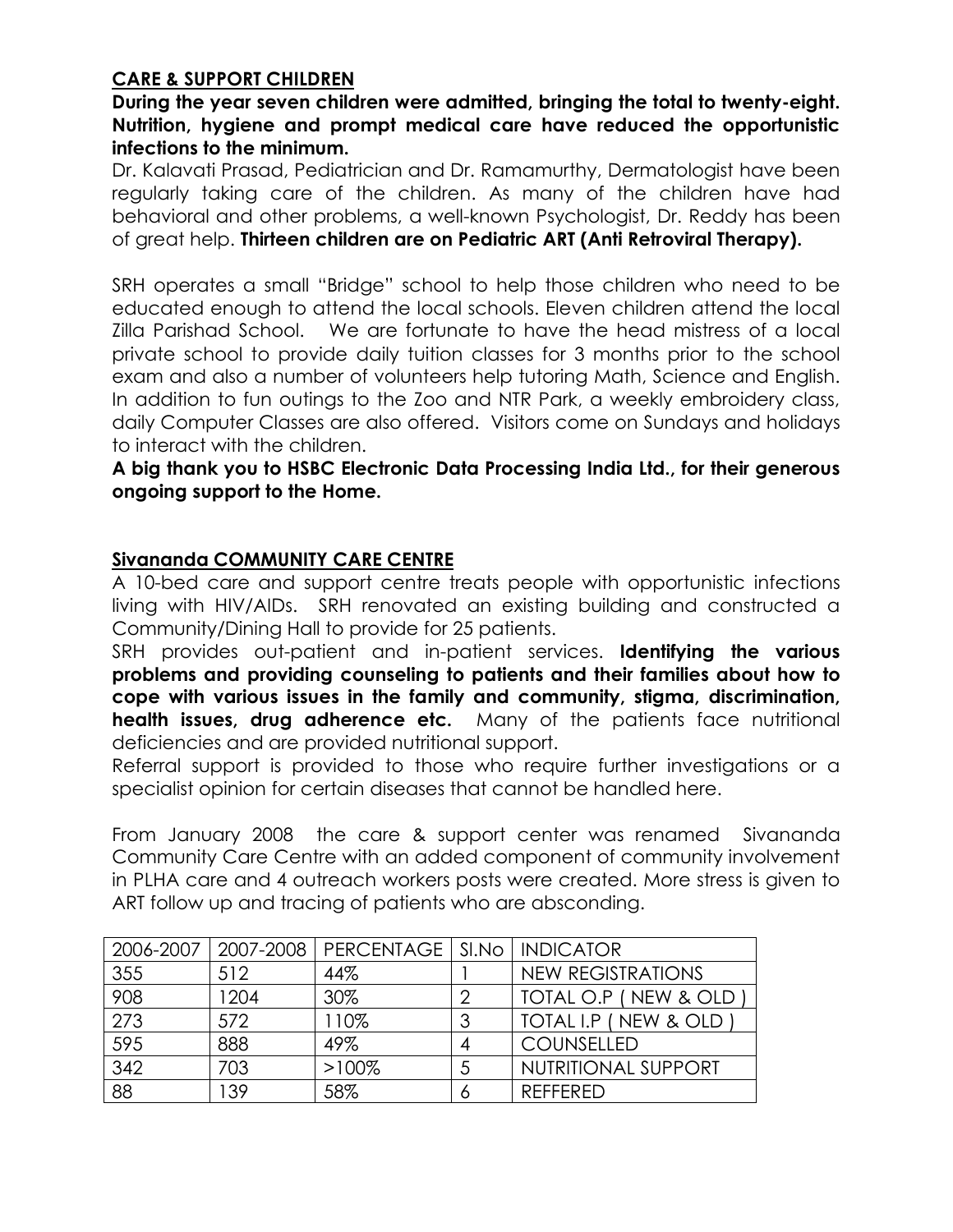*Note: In addition to the above services we have given blood Transfusion for Severe Anemia cases. 1st year, 6 cases, and in the 2nd year 50 cases.*

# **PPTCT Project (Prevention from Parent to Child Transmission)**

The PPTCT project was started with financial aid from APSACS in October 2007 covering the "Sanga Reddy" division –population of 900,000. There are about 600 villages and since the villages are far apart there is insufficient communication within the area.

The basic objective of this project was to identify HIV+ pregnant women and ensure an institutional delivery and give Ante-Retroviral drugs to the newborn and to the mother at the time of delivery. This procedure prevents the new born from getting infected from the mother.

There are 9 field workers located in different areas each in charge of a group of villages. They visit the villages in their jurisdiction, contact the pregnant women, motivate them to undergo regular check-up and get tested for HIV infection at the testing centre.

Nine Camps were conducted with a total of 3,000 pregnant women in the designated ICTCs. 47 were found HIV+ (2%)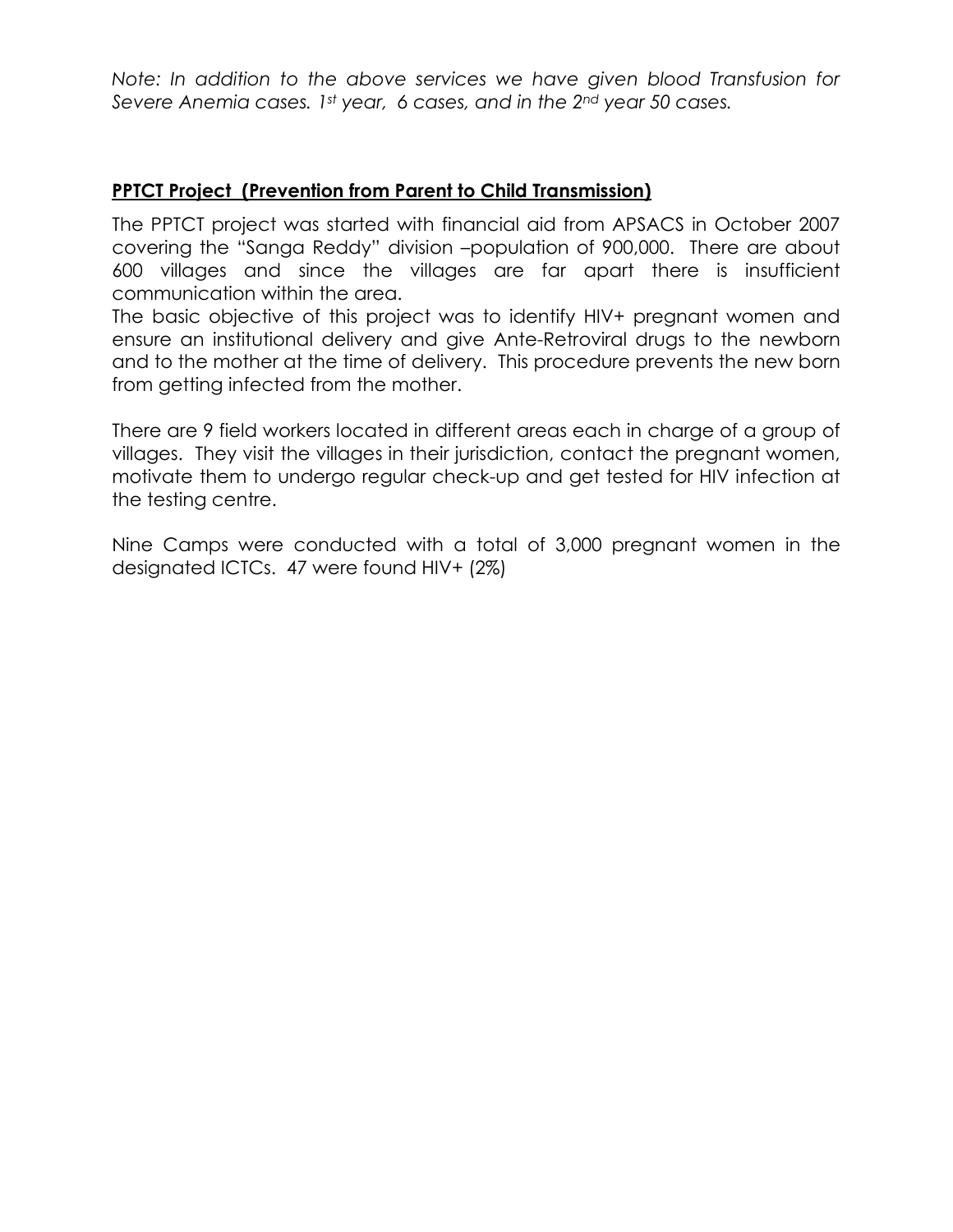## **THANK YOU TO OUR GENEROUS SUPPORTERS & VOLUNTEERS!**

*A special note of gratitude goes out to all our Partners, Donors and Volunteers for their continued support and belief in our work.*

*Dr. August Beine for his dedication, The Sisters of Nirmala Dasikal Congregation for their dedication and selfless service, Tom Holloway for the video on Sivananda, Sudhir Reddy for designing our leaflet and Kala Jyothi Press for printing the leaflet.*

**SRH DONORS -** *donated more than US\$2,500* APSACS Asima Ahmed/Nabiha Basathia Chaitanya Memorial Educational Society Dr. August Beine, CMO/SRH. Electronics, Devlali G.S.Dhanunjaya German Leprosy Relief Association & Aussaetzigen-Hilfswerk Oesterreich Government of Andhra Pradesh Greater Hyderabad Municipal Corp HSBC Electronic Data Processing. India Pvt. Ltd, Madapur Indian Development Foundation Indu Projects Pvt. Ltd Indus Medi Care Ltd J. Aditya Rao Janet Burek & Anthony Gibbs Maureen Guirdham Nakka Gopal Oxygen Enterprises Pvt. Ltd. Ramachandra Raju Manthena Sapthagir Camphor Ltd Savithramma Memorial Charit., Trust Sivananda Center – USA Swami Chidananda ji Maharaj - Sivananda Torsion Products Ltd Vikranti & Co Vivekananda Seva Samithi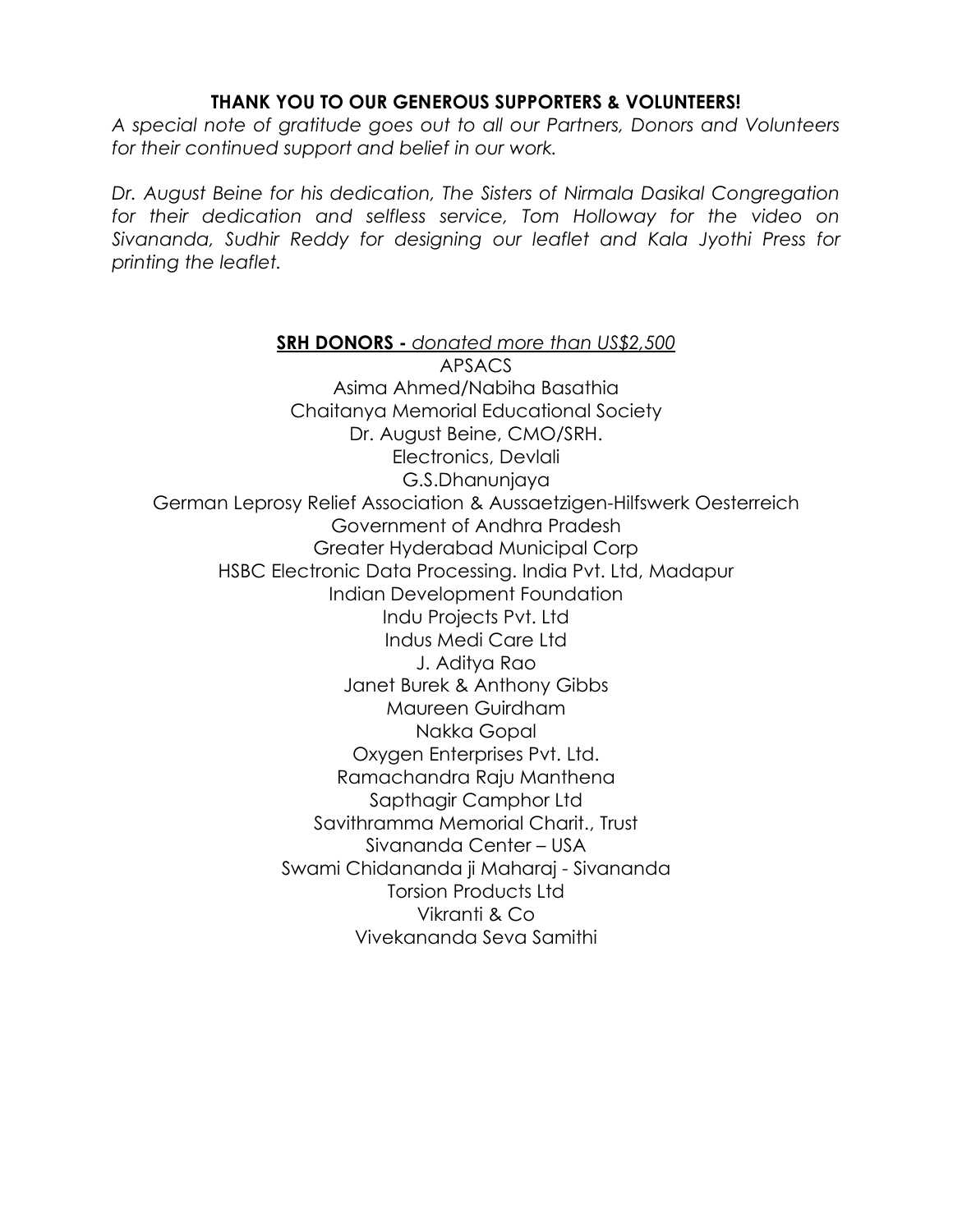#### **SIVANANDA REHABILITATION HOME**

Balance Sheet as at 31st March 2008

| <b>SOURCES OF FUNDS</b>      |              | RS.      |
|------------------------------|--------------|----------|
| Capital Fund                 |              | 22343933 |
| Reserves & Surplus           |              |          |
| Surplus for the Current Year | 2256228      |          |
| Less Previous Year's Deficit | -465442      | 1790786  |
|                              | <b>TOTAL</b> | 24134719 |
| <b>APPLICATION OF FUNDS</b>  |              |          |
| <b>Fixed Assets</b>          |              | 10866909 |
| Investments                  |              | 8135698  |
| <b>Current Assets</b>        |              |          |
| <b>Stocks</b>                | 1574175      |          |
| Cash & Bank Balances         | 5526026      |          |
| Deposits                     | 251860       |          |
| <b>Other Assets</b>          | 794446       |          |
|                              | 8146507      |          |
| Less:- Current Liabilities   | 3014395      | 5132112  |
|                              |              | 24134719 |

Note: The value of the Land of 51 acres book value of Rs.50000 is not taken into account

#### **Income & Expenditure Account for the year ending 31st March, 2008**

| <b>Income</b>                     |         | RS.      |
|-----------------------------------|---------|----------|
| Grants                            | 8746905 |          |
| Interest                          | 398687  |          |
| Donations                         | 5315256 |          |
| Income from Gen. Hospital         | 5052822 |          |
| Workshop Industry                 | 2778163 |          |
| Misc.Receipts                     | 281189  |          |
| Total income                      |         | 22573022 |
| <b>Expenditure</b>                |         |          |
| <b>Expenses Gen. Hospital</b>     | 3181754 |          |
| Salaries&Alliowancess to Staff    | 7332813 |          |
| <b>Patients Welfare</b>           | 4310955 |          |
| <b>Workshop Expenses</b>          | 1369499 |          |
| <b>Administrative Expenses</b>    | 2578883 |          |
| Depreciation                      | 1542890 |          |
| <b>Total Expenditure</b>          |         | 20316794 |
| Excess of Income over Expenditure |         | 2256228  |
| As per Audit Report               |         |          |

#### **For GANESHAM & SRIDHAR For SIVANANDA REHABILITATION HOME**

**N. GANESHAM J VIKRAMDEV RAO** PARTNER HON. SECRETARY

Sd/- Sd/-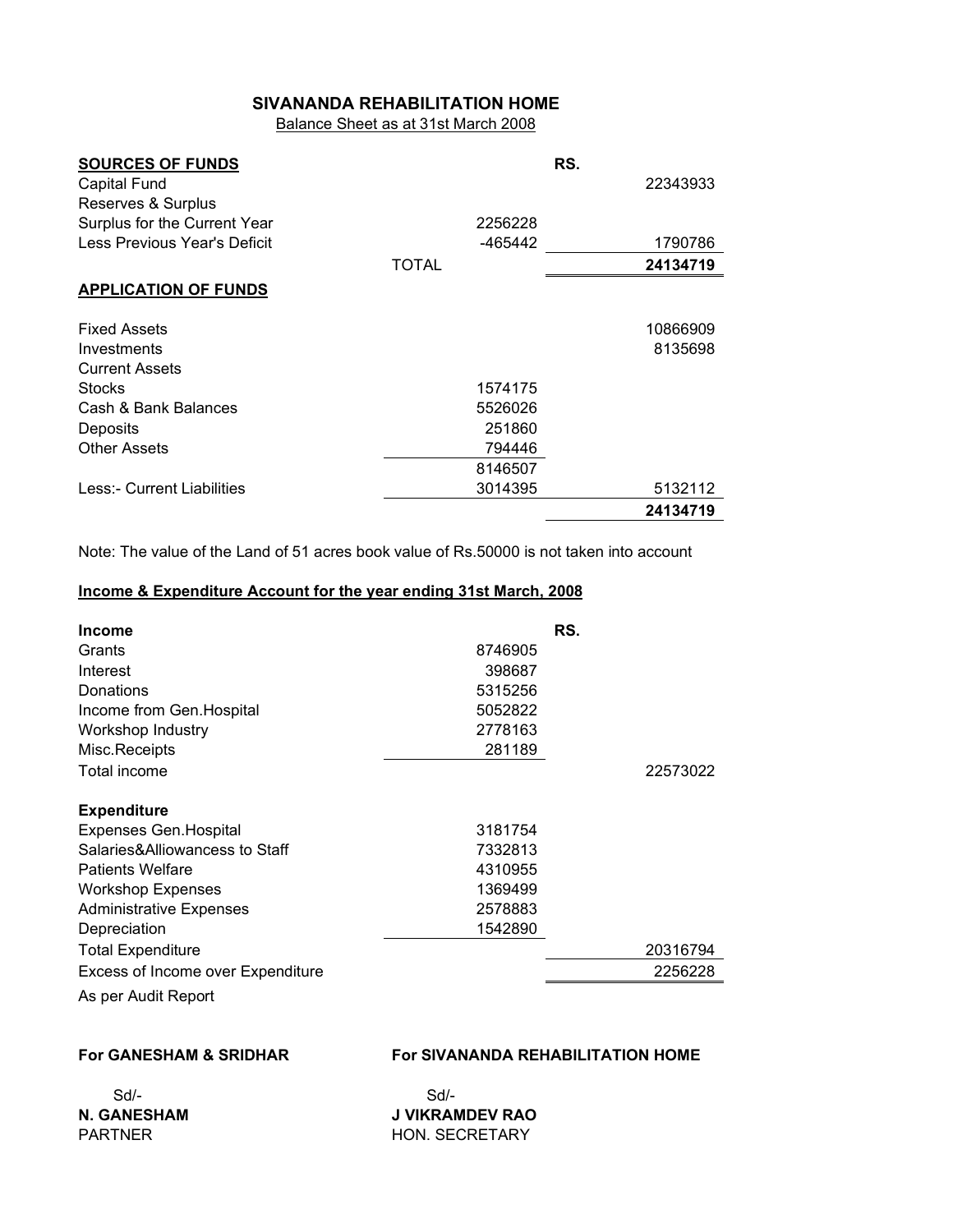#### **SIVANANDA REHABILITATION HOME**

#### RECEIPTS & PAYMENTS ACCOUNT for the year ending 31st March, 2008

#### **RECEIPTS**

| OPENING BALANCES CASH AND BANKS                 | 4044715 |
|-------------------------------------------------|---------|
| <b>GRANT - IN -AID</b>                          | 8746905 |
| <b>INTEREST on Investments&amp;Savings Bank</b> | 398687  |
| <b>DONATIONS</b>                                | 7299806 |
| <b>HOSPITAL RECEIPTS</b>                        | 5052822 |
| <b>WORKSHOP RECEIPTS</b>                        | 1940884 |
| <b>INDUSTRIAL SALES</b>                         | 551925  |
| <b>FIXED DPEOSIT PROCEEDS</b>                   | 8126    |
| <b>MISCELLANEOUS RECEIPTS</b>                   | 424900  |

#### **T O T A L 28468770**

#### **PAYMENTS**

| INDUSTRIES WAGES & ALLOWANCES      |                 |          | 111011  |
|------------------------------------|-----------------|----------|---------|
| <b>RAW - MATERIALS</b>             |                 |          | 393429  |
| <b>EXPENSES</b>                    | <b>S.R.HOME</b> | G.L.R.A. |         |
| <b>PATIENTS WELFARE</b>            | 3550946         | 760009   | 4310955 |
| <b>SALARIES</b>                    | 3623007         | 2502537  | 6125544 |
| ADMINISTRATIVE PAYMENTS            | 8565292         | 527729   | 9093021 |
| EMPLOYEES' P Fund & E Pension Fund |                 |          | 61767   |
| REHABILITATION LOANS               |                 |          | 54000   |
| <b>DEPOSITS</b>                    |                 |          | 11162   |
| <b>ASSETS</b>                      |                 |          | 2776740 |
| CLOSING BALANCES OF CASH & BANK    |                 |          | 5531141 |

#### **T O T A L 28468770**

As per Audit Report

#### **For GANESHAM & SRIDHAR**

# Sd/- Sd/-

#### **For SIVANANDA REHABILITATION HOME**

**Mr. N GANESHAM Mr.J VIKRAMDEV RAO** PARTNER HON. SECRETARY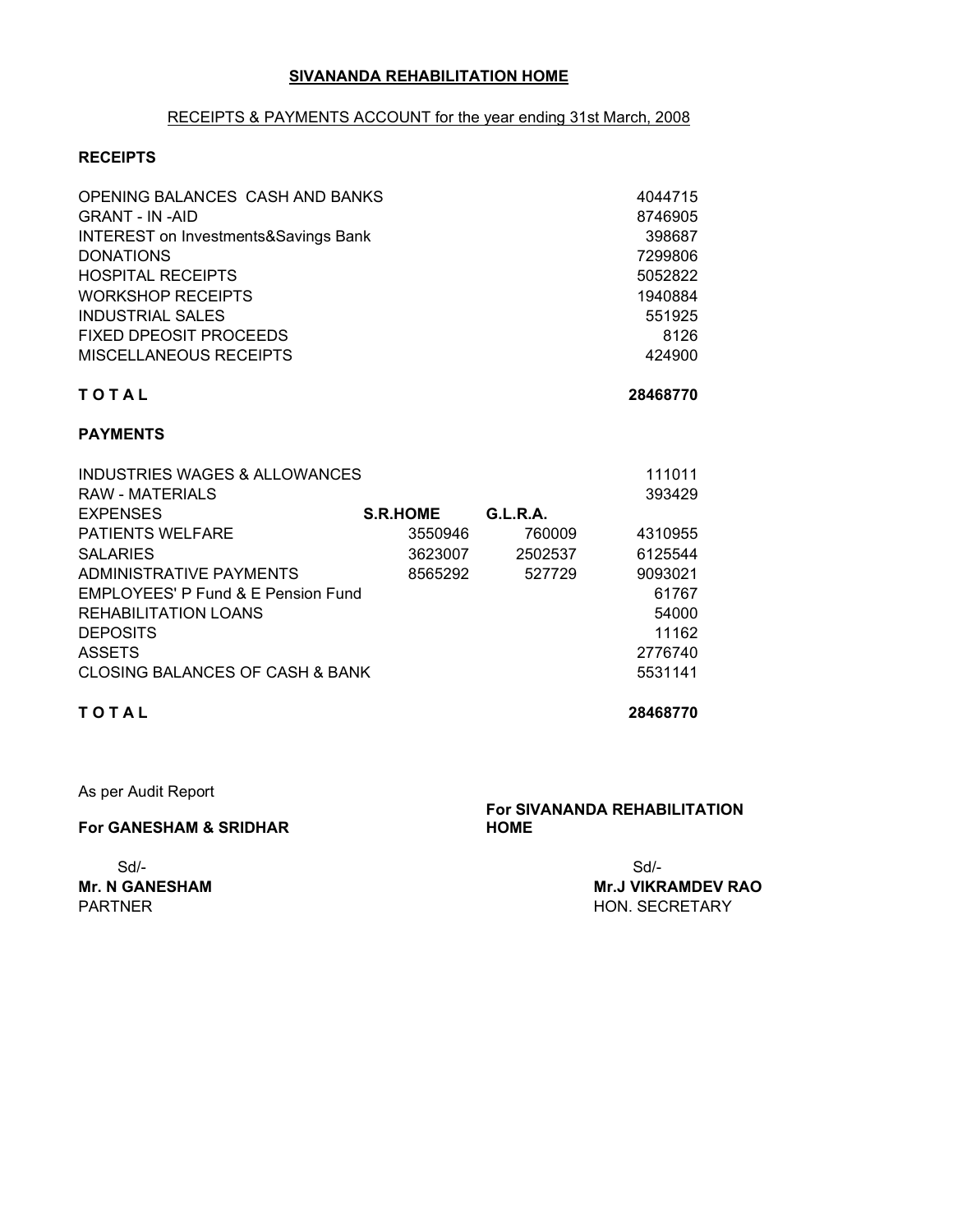# **SIVANANDA REHABILITATION HOME**

# **STATISTICS**

| AT REFERRAL HOSPITAL:                                                 |                                                                                                                                |
|-----------------------------------------------------------------------|--------------------------------------------------------------------------------------------------------------------------------|
| 1)<br>Total registered patients                                       | 18266                                                                                                                          |
| 2)<br>Total number of leprosy patients under treatment                | 1347                                                                                                                           |
| A COMPARATIVE STATEMENT OF H.D. CASES REGISTERED AT REFERRAL HOSPITAL |                                                                                                                                |
| -OUT PATIENTS-                                                        |                                                                                                                                |
| Total Out-patients as on 1 <sup>st</sup> April 2007                   | 1560                                                                                                                           |
| New cases registered during the year                                  | 272                                                                                                                            |
| Re-entered                                                            |                                                                                                                                |
| Elimination during the year                                           | 486                                                                                                                            |
| (referred back to original centre / died)                             |                                                                                                                                |
| Total Out-patients remaining at the end of March `08                  | 1347                                                                                                                           |
| <b>-IN PATIENTS-</b>                                                  |                                                                                                                                |
|                                                                       | 541                                                                                                                            |
|                                                                       | 883                                                                                                                            |
|                                                                       | 1424                                                                                                                           |
| Cases discharged/died during the year                                 | 869                                                                                                                            |
|                                                                       | Total In-patients on April 1 <sup>st</sup> 2007<br>New admissions during the year<br>Total treated In-patients during the year |

10. Total In-patients remaining at the end of March, 2008 **555** 

**ULCER DRESSING 1528**

| В.           |      | <b>CLASSIFICATION</b> |       |  |
|--------------|------|-----------------------|-------|--|
|              | MВ   | PВ                    | Total |  |
| In-patients  | 446  | 109                   | 555   |  |
| Out-patients | 1241 | 106                   | 1347  |  |

| C.           | <b>COMPARATIVE STATEMENT OF NEW CASES</b> |     |    |    |       |     |           |       |  |
|--------------|-------------------------------------------|-----|----|----|-------|-----|-----------|-------|--|
|              | М                                         |     | МC | FC | Total | ΜВ  | <b>PB</b> | Total |  |
| In-patients  | 670                                       | 197 | 12 | 4  | 883   | 865 | 18        | 883   |  |
| Out-patients | 194                                       | 67  |    |    | 272   | 239 | 33        | 272   |  |

| D.                                                                                                                                                                                                                                                                                                                                                                                                                                                                                                                                                          |           |              | PATIENTS DISCHARGED / DIED DURING THE YEAR                     |                          |           |                                                                          |              |  |
|-------------------------------------------------------------------------------------------------------------------------------------------------------------------------------------------------------------------------------------------------------------------------------------------------------------------------------------------------------------------------------------------------------------------------------------------------------------------------------------------------------------------------------------------------------------|-----------|--------------|----------------------------------------------------------------|--------------------------|-----------|--------------------------------------------------------------------------|--------------|--|
| <b>PARTICULARS MB</b>                                                                                                                                                                                                                                                                                                                                                                                                                                                                                                                                       | <b>PB</b> | <b>TOTAL</b> | M                                                              | F                        | <b>MC</b> | FC                                                                       | <b>TOTAL</b> |  |
| Discharged<br>842                                                                                                                                                                                                                                                                                                                                                                                                                                                                                                                                           | 20        | 862          | 661                                                            | 187                      | 8         | 6                                                                        | 862          |  |
| Death<br>7                                                                                                                                                                                                                                                                                                                                                                                                                                                                                                                                                  | 0         | 7            | 7                                                              | $\overline{\phantom{a}}$ |           | 0                                                                        | 7            |  |
| Total<br>849                                                                                                                                                                                                                                                                                                                                                                                                                                                                                                                                                | 20        | 869          | 668                                                            | 187                      | 8         | 6                                                                        | 869          |  |
| <b>SURGICAL OPERATIONS</b><br>Septic Operations & other minor surgeries<br>a.<br><b>Reconstructive Surgical Operations</b><br>b.                                                                                                                                                                                                                                                                                                                                                                                                                            |           |              | (including 24 MP – joint resections and 3 calcaneal revisions) |                          |           | 401<br>123                                                               |              |  |
| <b>DRESSINGS</b>                                                                                                                                                                                                                                                                                                                                                                                                                                                                                                                                            |           |              |                                                                |                          |           |                                                                          |              |  |
| OP dressings : Daily average<br>a.                                                                                                                                                                                                                                                                                                                                                                                                                                                                                                                          |           |              |                                                                |                          |           | 14                                                                       |              |  |
| IP dressings : Daily average<br>b.                                                                                                                                                                                                                                                                                                                                                                                                                                                                                                                          |           |              |                                                                |                          |           | 223                                                                      |              |  |
| <b>PHYSIOTHERAPY</b><br><b>Routine Exercises</b><br>Wax Therapy<br><b>Hydro Therapy</b><br>Infra Red Rays<br><b>Electric Stimulation</b><br><b>Ultra Sound Therapy</b><br>Pre-operative Treatment<br>Post-operative Treatment<br>In-patient Assessment<br><b>Out-patient Assessment</b><br><b>Callosity Cutting</b><br><b>CONSERVATIVE TREATMENT</b><br>Hand<br>Foot<br>Face<br><b>PLASTER WORK</b><br><b>BK Plaster</b><br>i)<br>"Mini" Plaster<br>ii)<br>iii)<br><b>Posterior Slab</b><br><b>Anterior Slab</b><br>iv)<br><b>Cylindrical Splints</b><br>V) |           |              | 37<br>21<br>$\overline{7}$<br>29<br>115<br>34<br>221<br>5843   |                          |           | 6775<br>585<br>6445<br>42<br>87<br>19<br>186<br>84<br>250<br>294<br>2136 |              |  |